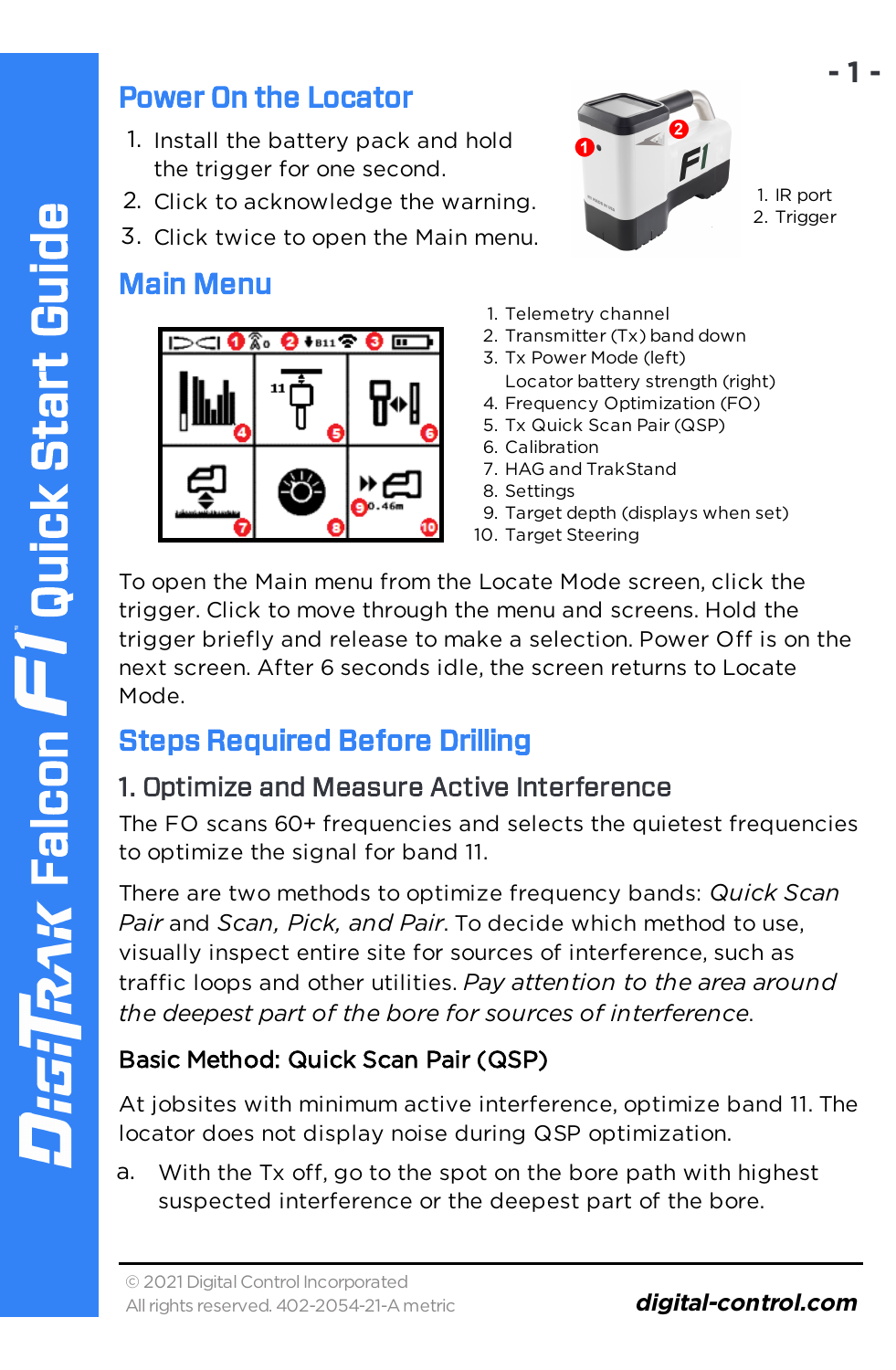### b. Select **Quick Scan Pair**  $\overline{\mathfrak{p}}$  from the Main menu.

The screen displays the band and preset power modes and is ready to pair. To learn more about interference and changing the preset power modes, see the DCI DigiGuide App.

#### Advanced Method: Scan, Pick, and Pair

At jobsites with challenging interference, use Frequency Optimization (FO) to show the active interference (noise) as you walk the bore path. The FO will show the previously saved and current noise level for band 11.

a. With the Tx off, select  $Tx/FO$   $\frac{du}{dx}$  from the Main menu, select FO  $\frac{du}{dx}$ . and then select  $Scan$   $\boxed{3}$ .





FO Results

- 1. Currently paired Down band
- 2. Band numbers
- 3. Maximum noise reading line
- 4. Down band (\*Quick Select option)
- 5. Rescan
- 6. Pair
- 7. Exit/Cancel
- c. It is important to return to the point on the bore path with the highest noise. Rescan  $\boxed{3}$  to optimize band 11.
- d. You can do one of the following:
- To pair the newly optimized band, select Pair  $\boxed{\triangledown}$ .
- To cancel and return to the Locating Mode screen without optimizing, select Cancel  $\boxed{\mathsf{X}}$ .



The lower frequencies in band 11 will be less affected by rebar and passive interference. To learn more, search the DCI DigiGuide App for "interference."

# <span id="page-1-0"></span>2. Pair the Locator with the Transmitter (Tx)

Tx's have two power levels: *Standard* and *Low*. Standard power operates deeper. Low power has faster data speed and longer battery life.

- a. Install transmitter (Tx) batteries and endcap.
- b. To change the power level, select Tx Power Mode  $\widehat{\mathbb{Z}}$ . To learn more, search the DCI DigiGuide App for "power modes."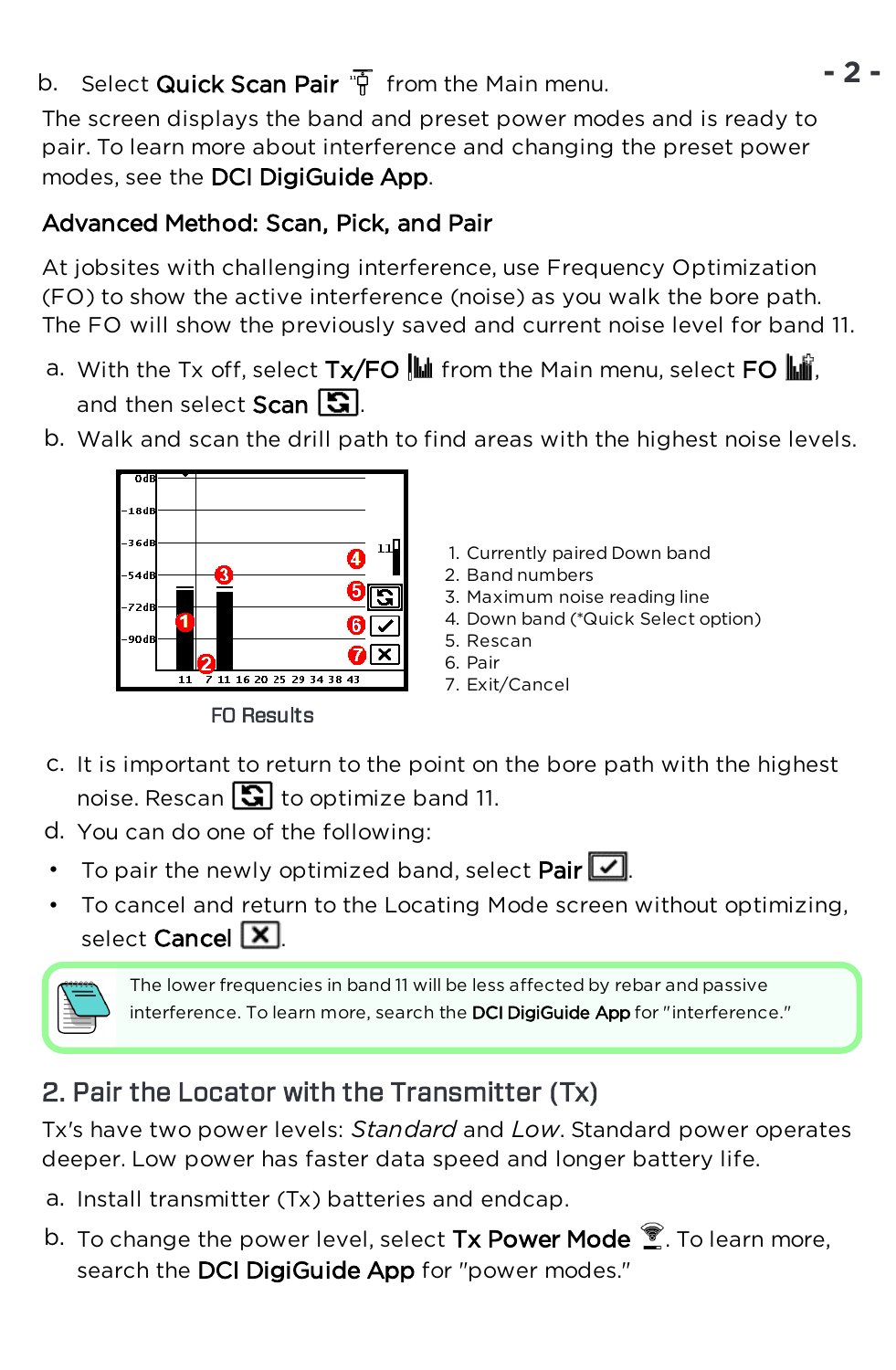c. Position the Tx's infrared (IR) port near the locator's IR port.



Falcon locators with programmable power mode override any other selection method when used with a V2 Tx.

- d. Select Tx Pairing  $\overline{\mathbb{F}}$  and hold the Tx in place until the check mark appears (5 to 10 seconds) and the locator beeps.
- e. After a successful pairing, the locator displays the Down band with the power mode.
- f. Click to confirm the power level. The 1 pt calibration menu opens.

# 3. Calibrate

*Calibrate in an interference-free environment* after any pairing or Tx Power Mode change.

a. Place the Tx in a housing on level ground and measure 3 m from the nearest edge of the locator to the center of the transmitter.



- b. Select **Continue**  $\Box$  to calibrate. Do NOT move the locator during calibration. The AGR screen opens.
- c. Check the default Above Ground Range (AGR) with a tape measure to verify depth readings on each band at least two depths (1.5 m and 4.6 m). Distance readings should be within  $\pm$ 5%. Select Exit  $\boxed{\mathbf{X}}$ .



If the roll indicator on the Locate Mode screen displays a triangle error symbol that band has not been calibrated. Go to the Calibration menu and complete a 1 pt calibration for that band.

# Settings Menu

Use the Settings menu  $\bigcirc$  to set the depth units, pitch units, roll offset, telemetry channel, Target Steering depth, leveling, LOC security settings, contrast, and Cal history. Set the remote display to match locator settings.

# Height-Above-Ground (HAG) Menu

Height-Above-Ground (HAG) is the distance from the ground to the bottom of the locator while it is held or on a TrakStand. Enabling HAG  $\mathcal{L}$ on the Main menu lets you take accurate below-ground depth measurements without having to place the locator on the ground.

> Target Steering assumes the locator is on the ground unless TrakStand HAG is enabled. For more information, search the DCI DigiGuide App for "Target Steering" and "TrakStand."

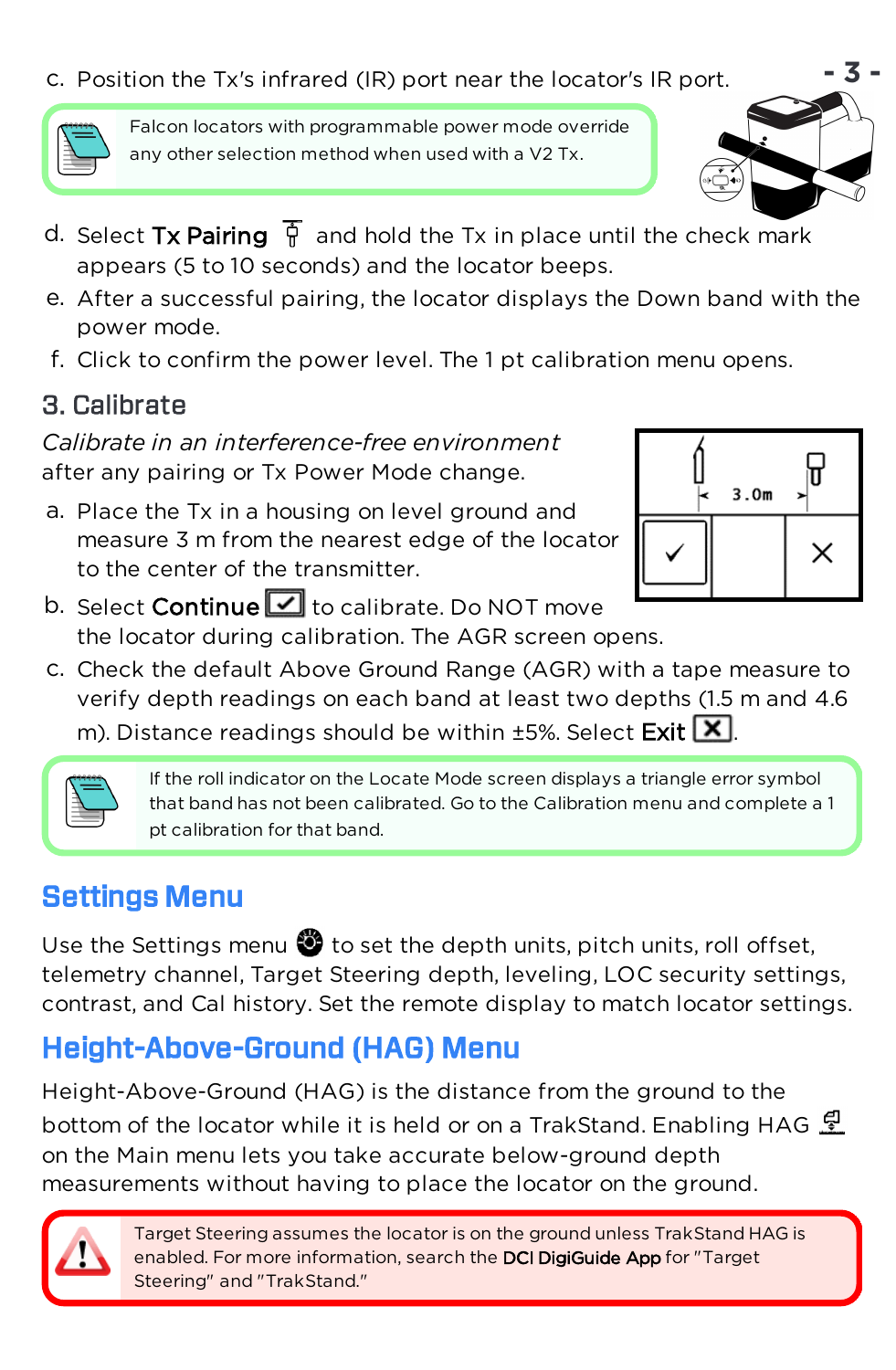### Locate Mode Screen

The Locate Mode screen appears if any menu is idle for more than 6 to 7 seconds, or immediately after a selection. To return to the Locate Mode screen from any other screen, select Cancel or Exit  $\boxed{\mathbf{X}}$ .



- 1. Locate point (ball)
- 2. Locator (box) with LL centered
- 3. Roll indicator and value
- 4. Roll/pitch update meter
- 5. Tx pitch
- 6. Tx Power Mode and signal strength
- 7. Tx temperature

Transmitter and locator must be [Paired](#page-1-0) and on the same band before data will display. To learn more, search the DCI DigiGuide App for "remote displays."

#### Basic Locating

- 1. Find the Front Locate Point (FLP) and Rear Locate Point (RLP) by centering the target ball in the box. Mark the positions.
- 2. At the FLP, hold trigger for predicted depth reading. The Reference indicator  $R$  icon will appear. The Locate Line (LL) may not appear if this step is skipped.
- 3. Find the LL by centering the line in the box between the FLP and RLP. See Locate Mode screen on previous page.
- 4. View depth by holding the trigger at the LL on the line between the FLP and RLP.
- 5. To improve depth/data readings, hold the trigger five or more seconds to enable Max Mode. For more information, search the DCI DigiGuide App for "Max Mode."

#### Signal Attenuation

If the signal strength flashes, this indicates extreme interference. Depth and locate points may be comprised and the locator will not calibrate.

If the signal strength is not flashing but an  $\mathsf A$  icon appears in the roll indicator at depths shallower than 2.4 m, this is normal, and you can ignore the A warning.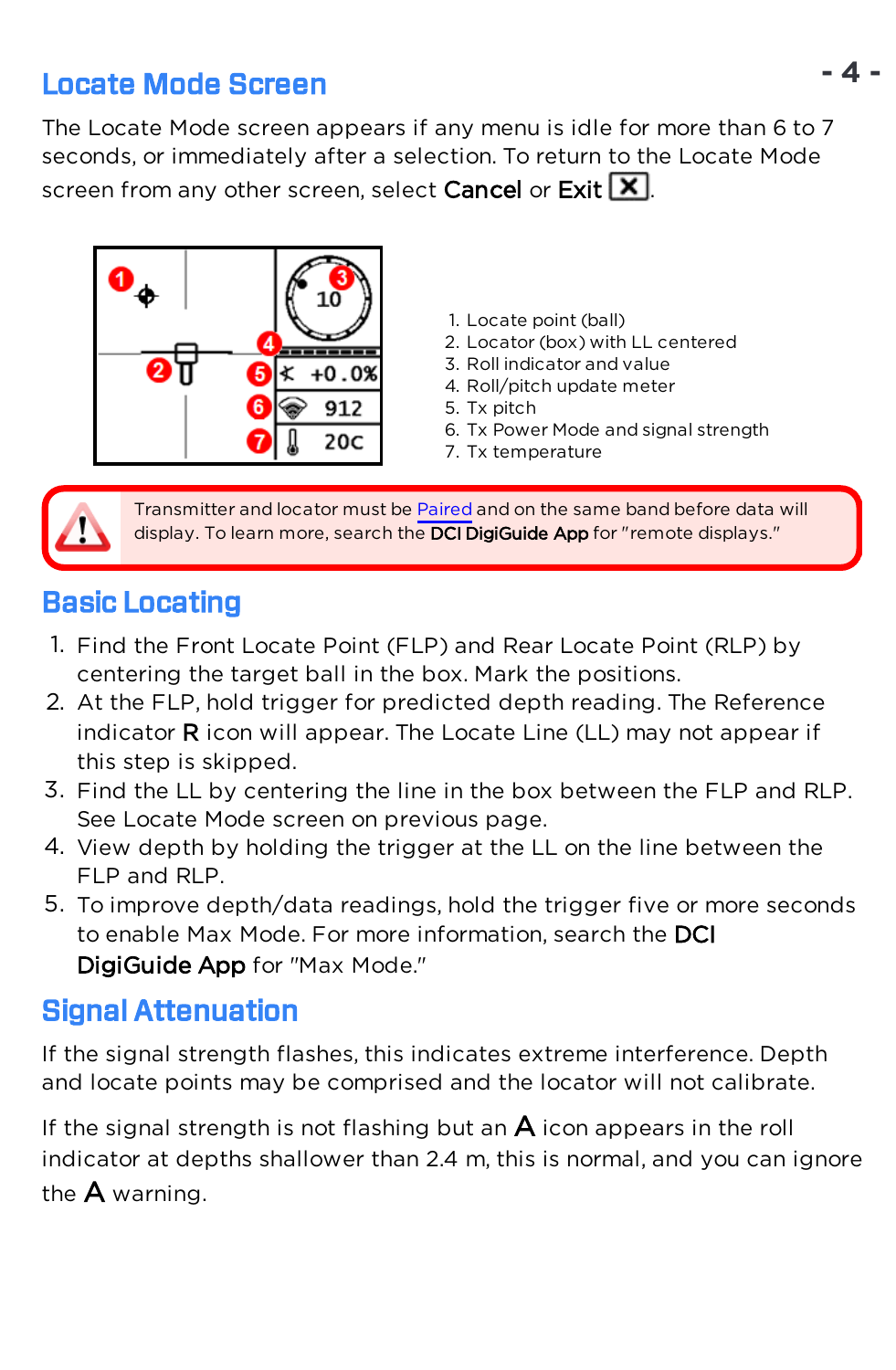# Transmitter Signal Field Geometry

#### Level Transmitter



# Pitched Transmitter



- 1. Side view
- 2. RLP: Rear Locate Point
- 3. LL: Locate Line
- 4. FLP: Front Locate Point
- 1. Bird's-eye view (top down)
- 2. Drill rig
- 3. Side view (underground)
- 4. RLP: Rear Locate Point
- 5. LL: Locate Line
- 6. Transmitter (Tx)
- 7. Bore path
- 8. FLP: Front Locate Point

FLP and RLP are not equidistant from the LL when the transmitter is pitched. For more information, search the DCI DigiGuide App for "Steep and Deep."

# Bird's-Eye View on Locate Mode Screen



Locate Mode Screen (Line-in-the-Box at LL)



- Actual Position of Locator and **Transmitter**
- 1. Locate Line Yaw
- 2. Locator (box)
- 3. Locate Line (LL)
- 4. Attenuation
- 5. Tx
- 6. Locator